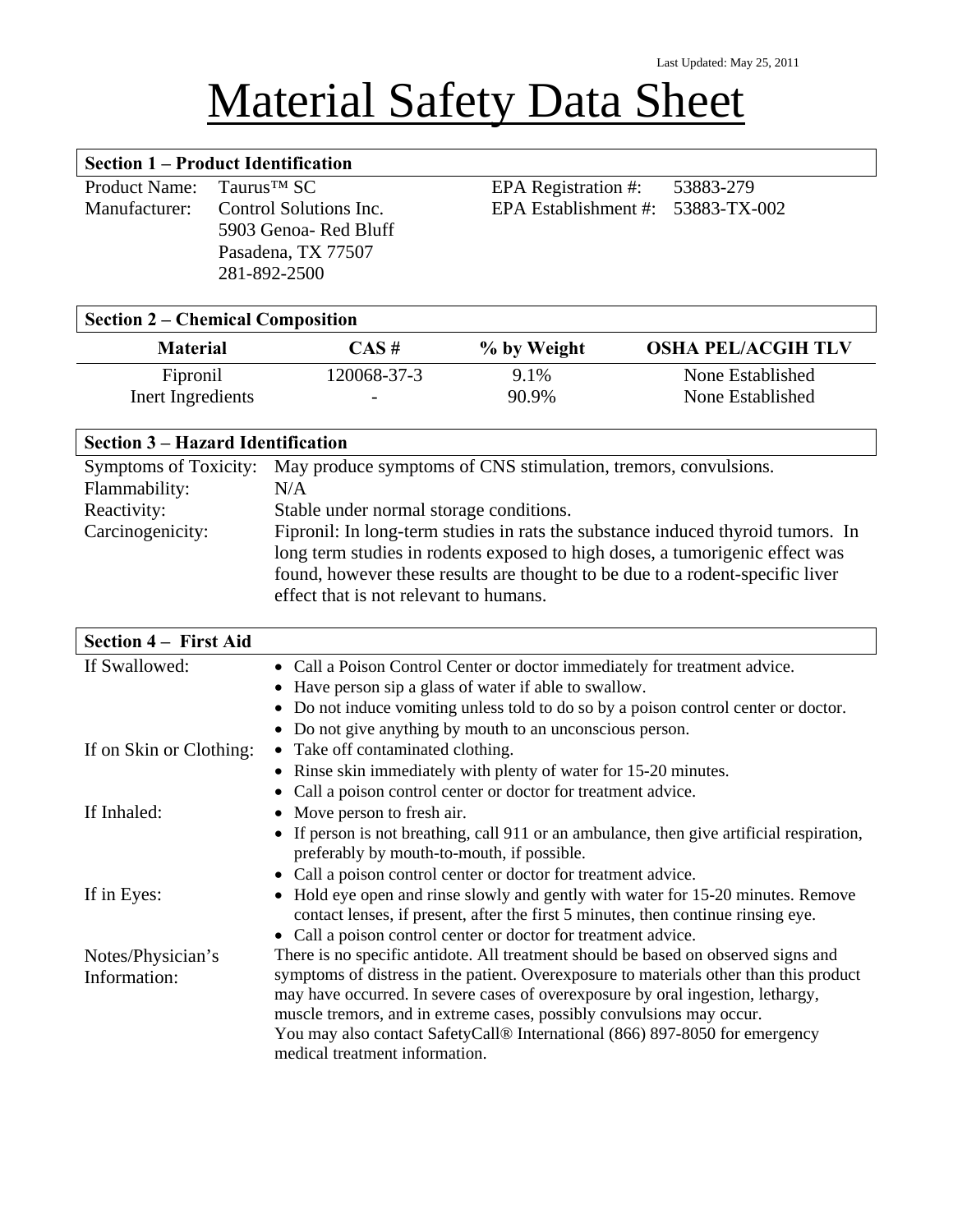| Section 5 – Fire and Explosion Hazards |                                                      |                                                            |     |
|----------------------------------------|------------------------------------------------------|------------------------------------------------------------|-----|
| <b>Flash Point:</b>                    | $>200^{\circ}$ F                                     | <b>Upper Flammability Limit:</b>                           | N/A |
| Extinguishing Media:                   | Foam, $CO2$ , dry                                    | Lower Flammability Limit:                                  | N/A |
|                                        | chemical, water fog                                  |                                                            |     |
| <b>Special Procedures:</b>             |                                                      | Use SCBA and full protective (bunker) clothing.            |     |
| <b>Unusual Fire Hazards:</b>           | Combustible. Will form flammable vapors when heated. |                                                            |     |
| Reactivity/Stability:                  |                                                      | Products of combustion include cyanide, $CO$ , and $CO2$ . |     |

| <b>Section 6 – Spill/Release Procedures</b> |                                                                                                                     |  |
|---------------------------------------------|---------------------------------------------------------------------------------------------------------------------|--|
| Absorbent:                                  | Universal or oil-only absorbent pads, vermiculite, absorbent booms, or clay<br>granules.                            |  |
| Containment:                                | Do not discharge into municipal was tewater or public storm drains. Eliminate<br>runoff as much as possible.        |  |
| Waste Disposal:                             | Dispose of through municipal landfill or licensed TSDF. Open dumping is<br>prohibited. Not an RCRA hazardous waste. |  |
| Reporting:                                  | Report all major spills and uncontrolled releases to proper local, state, and<br>federal agencies.                  |  |
| Emergency Contact #:                        | Chemtrec: 1-800-424-9300                                                                                            |  |

## **Section 7 – Storage and Handling Instructions**

Do not contaminate water, food or feed by storage or disposal.

#### **Storage**

Store unused product in original container only,out of reach of children and animals.

#### **Pesticide Disposal**

Pesticide wastes are acutely hazardous. Improper disposal of excess pesticide is a violation of Federal law. If these wastes cannot be disposed of by use according to label instructions, contact your State Pesticide or Environmental Control Agency, or the Hazardous Waste representative at the nearest EPA Regional Office for guidance.

#### **Container Disposal**

**Nonrefillable Container: Do not reuse or refill this container.** Triple rinse or pressure rinse container (or equivalent) promptly after emptying; then offer for recycling, if available, or reconditioning, if appropriate, or puncture and dispose of in a sanitary landfill, or by incineration, or by other procedures approved by state and local authorities.

**Triple rinse containers small enough to shake (capacity**  $\leq$  **5 gallons) as follows: Empty the remaining** contents into application equipment or a mix tank and drain for 10 seconds after the flow begins to drip. Fill the container 1/4 full with water and recap. Shake for 10 seconds. Pour rinsate into application equipment or a mix tank, or store rinsate for later use or disposal. Drain for 10 seconds after the flow begins to drip. Repeat this procedure two more times.

**Pressure rinse as follows:** Empty the remaining contents into application equipment or mix tank. Hold container upside down over application equipment or mix tank, or collect rinsate for later use or disposal. Insert pressure rinsing nozzle in the side of the container and rinse at about 40 PSI for at least 30 seconds. Drain for 10 seconds after the flow begins to drip.

In case of minor spills or leaks, soak up with sand, earth or other suitable material and dispose of as pesticide waste.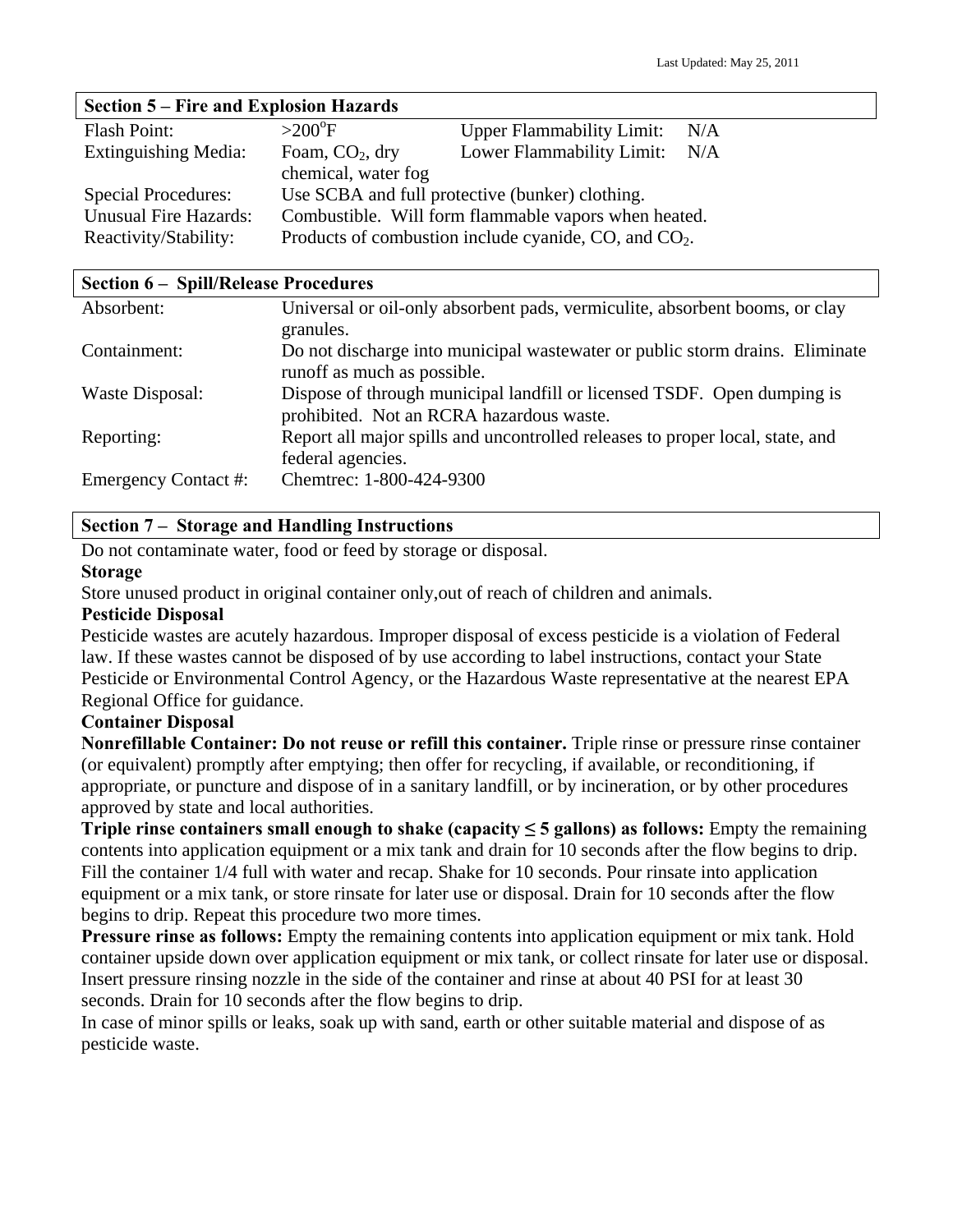# **Section 8 – Protective Equipment/Engineering Controls**

| Eye Protection:                | All pesticide handlers must wear protective eyewear (goggles, a faceshield, or |
|--------------------------------|--------------------------------------------------------------------------------|
|                                | safety glasses with front, brow, and temple protection) when working in a      |
|                                | non-ventilated space, including but not limited to crawl-spaces and basements  |
|                                | or when applying termiticide by rodding or sub-slab injection.                 |
| <b>Respiratory Protection:</b> | All pesticide handlers must wear a dust/mist filtering respirator              |
|                                | (MSHA/NIOSH approval number prefix TC-21C), or a NIOSH approved                |
|                                | respirator with any N, R, P or HE filter, when working in a non-ventilated     |
|                                | space, including but not limited to crawl-spaces and basements.                |
| <b>Dermal Protection:</b>      | All pesticide handlers (mixers, loaders, and applicators) must wear long-      |
|                                | sleeved shirt and long pants, socks, shoes, and chemical-resistant gloves.     |
| <b>Other Precautions:</b>      | Clean water should be available to rinse eyes and skin in case of chemical     |
|                                | exposure.                                                                      |

#### **User Safety Recommendations**

Users should wash hands thoroughly with soap and water before eating, drinking, chewing gum, using tobacco or using the toilet.

Remove contaminated clothing. Then wash body thoroughly with soap and water and put on clean clothing. Wash clothing with detergent and hot water before reusing.

Remove PPE immediately after handling this product. Wash outside of gloves before removing. Wash PPE before reusing.

### **Section 9 – Physical Data**

| $\mathcal{L}$              |                       |                           |
|----------------------------|-----------------------|---------------------------|
| Negligible                 | <b>Melting Point:</b> | N/A                       |
| Liquid flowable suspension | Flash Point:          | $N/A$ ( $>200^{\circ}F$ ) |
| Beige                      | Specific Gravity:     | 1.06 (g/ml) @22 C         |
| $8.83$ (lbs/gal)           | $pH$ :                | $5.0 - 7.0$               |
| N/A                        | Water Solubility:     | Dispersible               |
| $\rm N/A$                  | Refractive Index: N/A |                           |
|                            |                       |                           |

| Section 10 - Toxicity         |                                                                      |                                         |               |
|-------------------------------|----------------------------------------------------------------------|-----------------------------------------|---------------|
| <b>EPA Toxicity Category:</b> | "Caution" label required                                             | Oral $LD_{50}$ :                        | 1999 $mg/kg$  |
| <b>Skin Contact:</b>          | Slight Irritant                                                      | Dermal $LD_{50}$ :                      | $>2000$ mg/kg |
| Eye Contact:                  | Irritant                                                             | Inhalation LC <sub>50</sub> : >1.7 mg/l |               |
| HMIS/NFPA Classification:     | Fire $-1$                                                            | Health - 1                              |               |
|                               | Reactivity - 0                                                       | Special - none                          |               |
| <b>Other Comments:</b>        | Avoid cross contamination. Wash thoroughly with soap and water after |                                         |               |
|                               | handling and before eating, drinking, chewing gum, or using tobacco. |                                         |               |
|                               | Remove and wash contaminated clothing before reuse.                  |                                         |               |

| Section 11 – Ecological Data |                                                                   |  |
|------------------------------|-------------------------------------------------------------------|--|
| Aquatic:                     | Daphnia pulex/EC50 (48 h): 0. 2 ug/L                              |  |
| Avian:                       | Bobwhite quail: $LD_{50} > 2000$ mg/kg                            |  |
| Bioaccumulation:             | Not readily biodegradable (by OECD criteria).                     |  |
| Summary:                     | This pesticide is toxic to birds, fish, and aquatic invertebrates |  |